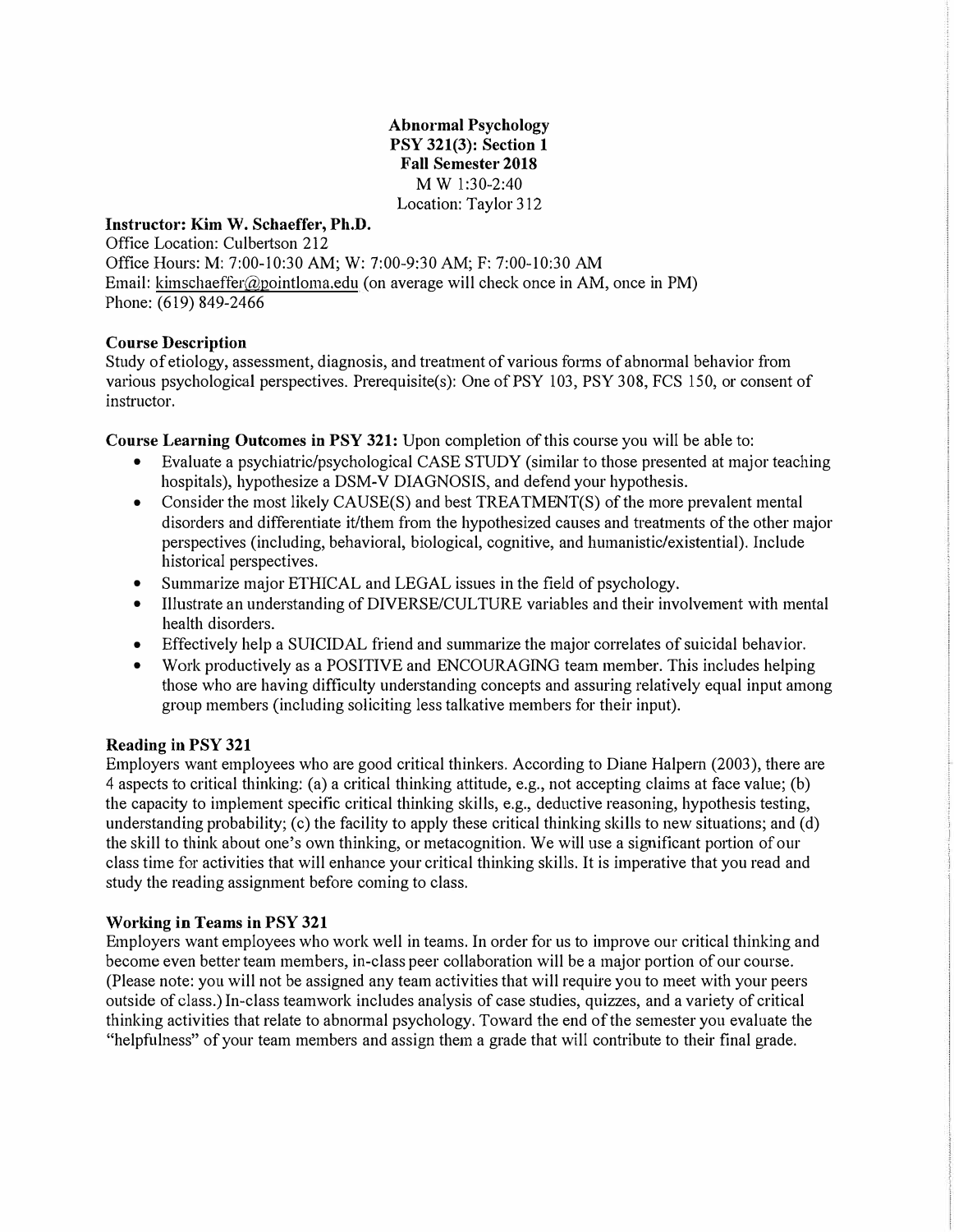#### **In-Class Case Studies**

Diane Halpern (1998) warns us that we are "in danger of having all of the answers but still now knowing what the answers mean." For example, regarding our work, at the end of the course we might know all the DSM-V diagnostic criteria for schizophrenia, major depressive disorder, substance-induced, and medical condition variants of these disorders, but we might not be able to differentiate one disorder from the other in real-time. What do these disorders look like in real life settings? Therefore, you will be presented with several case studies throughout the semester much like those given at major teaching hospitals (the only difference is that the patient won't be present). After the case is read, you will individually and in your team hypothesize the DSM-V diagnosis. The case study can be in reference to any diagnosis that was included in the reading assignment for that day's class or earlier classes in the semester. In other words, the case studies will be comprehensive.

#### **Super Synthesis Spreadsheet**

You will construct a spreadsheet that will keep on giving and giving (e.g. state boards or licensing exams!). The spreadsheet is found on Canvas. After reading each chapter, you will list the essential diagnostic criteria, and the most likely causes (etiology) and best treatments for all disorders discussed.

#### **Required Textbook**

Comer, R. J. (2016). Fundamentals of abnormal psychology (8<sup>th</sup> ed.). New York: Worth. (Note: no supplementary materials are required)

How Grades Will Be Earned (A = 93-100; A - 90-92.99; B + = 88-89.99; B = 84-87.99; B - = 80-83.99; C+ = 77-79.99; C = 70-76.99; C- = 65-69.99; D+ = 62-64.99; D = 55-61.99; D- = 50-54.99; F < 49.99%)

5% or 10% or 15% or 20% Individual Multiple-Choice RATs (preanounced 10 item quizzes) 5% or 10% or 15% or 20% Group Multiple-Choice RATs (same RAT as individual) 5% or 10% Team Member Helpfulness (peer-graded)

5% Super Synthesis Spreadsheet (late: 10% reduction per day, none accepted after Final)

Group Case Study and other Application Exercises (each exercise worth 10 points) 15% 30% **Test 1-3** 

15% Comprehensive Final (approximately 50% emphasizes chapters 11, 12, 15, and 16)

#### **Managing Your Life and This Course**

During Case Study or Quiz days, if you arrive late to class you will not be able to take the individual quiz. If you cannot take a major test due to extreme circumstances, please ask me for permission to take the test at another time before the exam. Most people need to miss a class due to illness, flight delays, and so on. Therefore, a few safety valves are built into the course.

Safety Valve One: If 90% or more of the class completes the IDEA course evaluation within 5 days of availability the lowest individual case study and group case study will be dropped. Safety Valve Two: tbd

#### **Second Half of Syllabus Posted on Canvas**

I am required to include additional material to the syllabus. This is posted in Canvas under Syllabus (Part  $II$ ).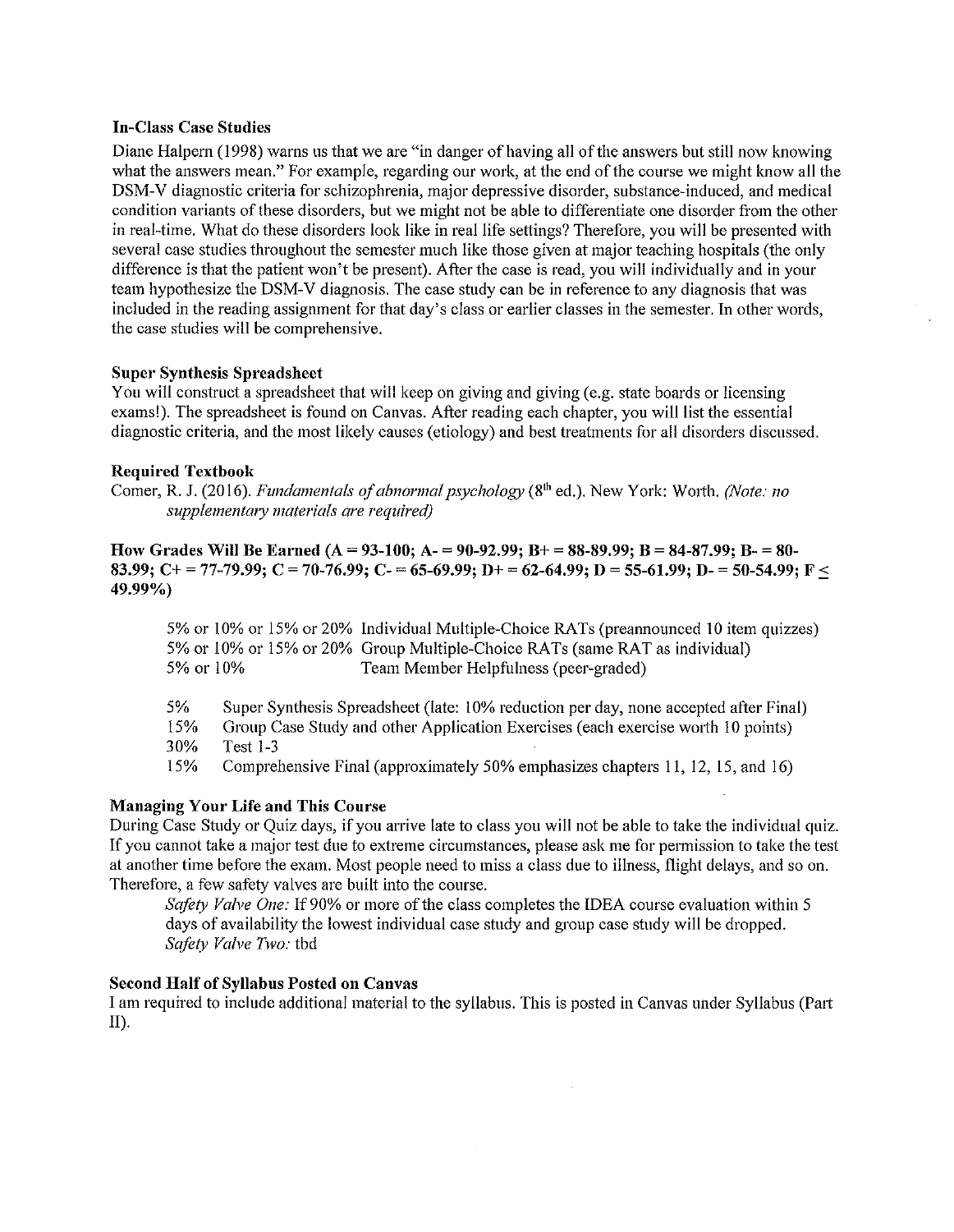PLNU forward

## **PLNU Mission**

## To Teach ~ To Shape ~ To Send

Point Loma Nazarene University exists to provide higher education in a vital Christian community where minds are engaged and challenged, character is modeled and formed, and service becomes an expression of faith. Being of Wesleyan heritage, we aspire to be a learning community where grace is foundational, truth is pursued, and holiness is a way of life.

## **COURSE CREDIT HOUR INFORMATION**

In the interest of providing sufficient time to accomplish the stated Course Learning Outcomes, this class meets the PLNU credit hour policy for a 3 or 4 unit class delivered over 15 weeks. Specific details about how the class meets the credit hour requirement can be provided upon request.

## **ATTENDANCE AND PARTICIPATION**

Regular and punctual attendance at all classes is considered essential to optimum academic achievement. If the student is absent from more than 10 percent of class meetings, the faculty member has the option of filing a written report which may result in de-enrollment. If the absences exceed 20 percent, the student may be de-enrolled without notice. If the date of de-enrollment is past the last date to withdraw from a class, the student will be assigned a grade of W or WF consistent with university policy in the grading section of the catalog. See Academic Policies in the (undergrad/graduate as appropriate) academic catalog.

## **INCOMPLETES AND LATE ASSIGNMENTS**

All assignments are to be submitted/turned in by the beginning of the class session when they are dueincluding assignments posted in Canvas. It is Dr. Schaeffer's policy not to accept late assignments.

## **ACADEMIC HONESTY**

Students should demonstrate academic honesty by doing original work and by giving appropriate credit to the ideas of others. As explained in the university catalog, academic dishonesty is the act of presenting information, ideas, and/or concepts as one's own when in reality they are the results of another person's creativity and effort. Violations of university academic honesty include cheating, plagiarism, falsification, aiding the academic dishonesty of others, or malicious misuse of university resources. A faculty member who believes a situation involving academic dishonesty has been detected may assign a failing grade for a) that particular assignment or examination, and/or b) the course following the procedure in the university catalog. Students may appeal also using the procedure in the university catalog. See Academic Policies for further information.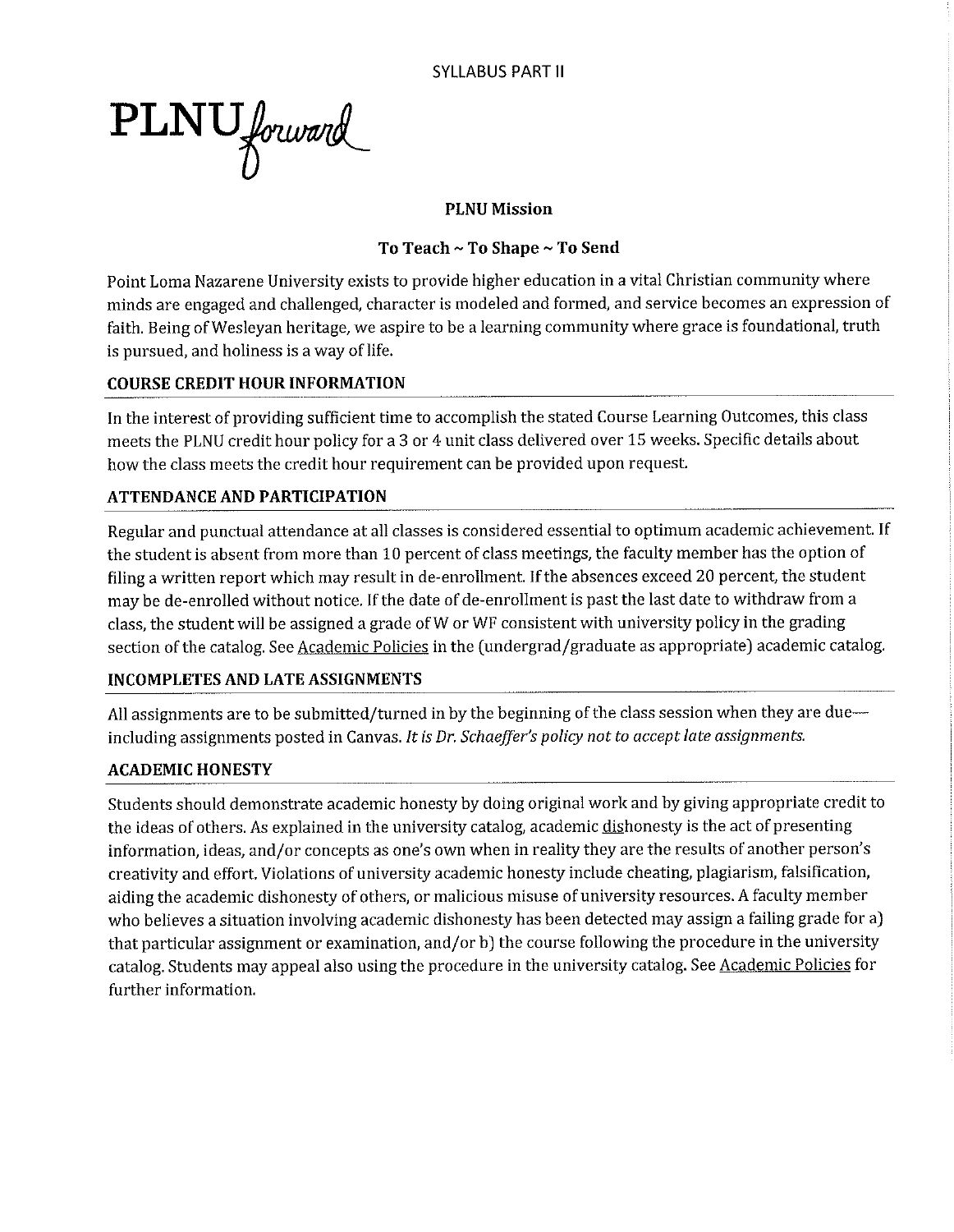## **ACADEMIC ACCOMMODATIONS**

While all students are expected to meet the minimum academic standards for completion of this course as established by the instructor, students with disabilities may request academic accommodations. At Point Loma Nazarene University, students must request that academic accommodations by filing documentation with the Disability Resource Center (DRC), located in the Bond Academic Center. Once the student files documentation, the Disability Resource Center will contact the student's instructors and provide written recommendations for reasonable and appropriate accommodations to meet the individual needs of the student. See Academic Policies in the (undergrad/graduate as appropriate) academic catalog.

## **FERPA POLICY**

In compliance with federal law, neither PLNU student ID nor social security number should be used in publicly posted grades or returned sets of assignments without student written permission. This class will meet the federal requirements by (Note: each faculty member should choose one strategy to use: distributing all grades and papers individually; requesting and filing written student permission; or assigning each student a unique class ID number not identifiable on the alphabetic roster.). Also in compliance with FERPA, you will be the only person given information about your progress in this class unless you have designated others to receive it in the "Information Release" section of the student portal. See Policy Statements in the (undergrad/graduate as appropriate) academic catalog.

## **FINAL EXAMINATION POLICY**

Successful completion of this class requires taking the final examination on its scheduled day. The final examination schedule is posted on the Class Schedules site. No requests for early examinations or alternative days will be approved.

## **COPYRIGHT POLICY**

Point Loma Nazarene University, as a non-profit educational institution, is entitled by law to use materials protected by the US Copyright Act for classroom education. Any use of those materials outside the class may violate the law.